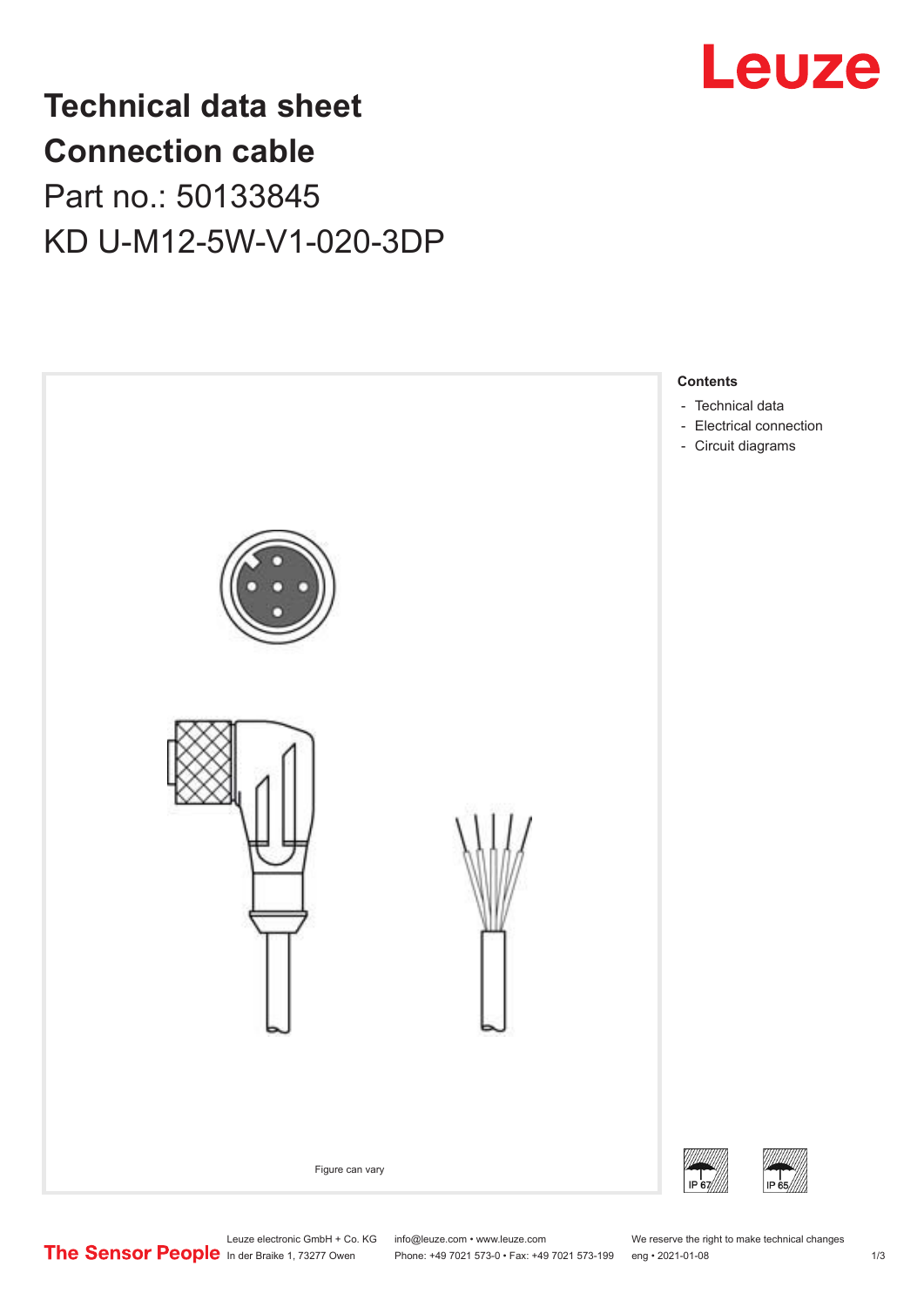# <span id="page-1-0"></span>**Technical data**

## **Electrical data**

**Performance data Operating voltage** Max. 125 V AC/DC

## **Connection**

| <b>Connection 1</b>                                    |                                                                                                        |
|--------------------------------------------------------|--------------------------------------------------------------------------------------------------------|
| <b>Type of connection</b>                              | Connector                                                                                              |
| <b>Thread size</b>                                     | M <sub>12</sub>                                                                                        |
| <b>Type</b>                                            | Female                                                                                                 |
| Handle body material                                   | <b>PUR</b>                                                                                             |
| No. of pins                                            | $5 - pin$                                                                                              |
| Encoding                                               | A-coded                                                                                                |
| Version                                                | Angled                                                                                                 |
| Connector, LED                                         | Yes                                                                                                    |
| Lock                                                   | Screw fitting, nickel-plated diecast zinc,<br>recommended torque 0.6 Nm, self-<br>locking              |
| <b>Connection 2</b>                                    |                                                                                                        |
| Type of connection                                     | Open end                                                                                               |
| <b>Cable properties</b><br><b>Number of conductors</b> | 5 Piece(s)                                                                                             |
| Wire cross section                                     | $0.34 \, \text{mm}^2$                                                                                  |
| <b>AWG</b>                                             | 22                                                                                                     |
| Sheathing color                                        | <b>Black</b>                                                                                           |
| <b>Shielded</b>                                        | <b>No</b>                                                                                              |
| Silicone-free                                          | Yes                                                                                                    |
| Cable design                                           | Connection cable (open on one end)                                                                     |
| Cable diameter (external)                              | $5.9$ mm                                                                                               |
| Cable length                                           | 2.000 mm                                                                                               |
| <b>Sheathing material</b>                              | PVC                                                                                                    |
| <b>Wire insulation</b>                                 | <b>PVC</b>                                                                                             |
| Suitability for drag chains                            | No                                                                                                     |
| Properties of the outer sheathing                      | Free of CFC, cadmium, silicone and<br>lead, easily machine-processable                                 |
| Resistance of the outer sheathing                      | Good oil, gasoline and chemical<br>resistance, flame retardant in<br>accordance with UL 1581 VW1 / CSA |

FT<sub>1</sub>

## **Width across flats** 13 mm **Bending cycles** 2,000,000 Piece(s) **Bending radius, flexible laying, min.** Min. 10 x cable diameter **Bending radius, stationary laying, min.** Min. 5 x cable diameter **Operation and display Number of LEDs** 3 Piece(s) **Environmental data Ambient temperature, operation, flexible use** -5 ... 70 °C **Ambient temperature, operation, stationary use** -30 ... 70 °C **Certifications Degree of protection** IP 65 IP 67 **Classification Customs tariff number** 85444290 **eCl@ss 5.1.4** 27279201

Leuze

**Mechanical data**

| 27279218 |
|----------|
| 27060311 |
| 27060311 |
| 27060311 |
| EC001855 |
| EC001855 |
| EC001855 |
|          |

# **Electrical connection**

## **Connection 1**

| <b>Type of connection</b> | Connector                                                                             |
|---------------------------|---------------------------------------------------------------------------------------|
| <b>Thread size</b>        | M <sub>12</sub>                                                                       |
| <b>Type</b>               | Female                                                                                |
| Handle body material      | <b>PUR</b>                                                                            |
| No. of pins               | $5$ -pin                                                                              |
| Encoding                  | A-coded                                                                               |
| Version                   | Angled                                                                                |
| <b>Connector, LED</b>     | <b>Yes</b>                                                                            |
| Lock                      | Screw fitting, nickel-plated diecast zinc, recommended<br>torque 0.6 Nm, self-locking |